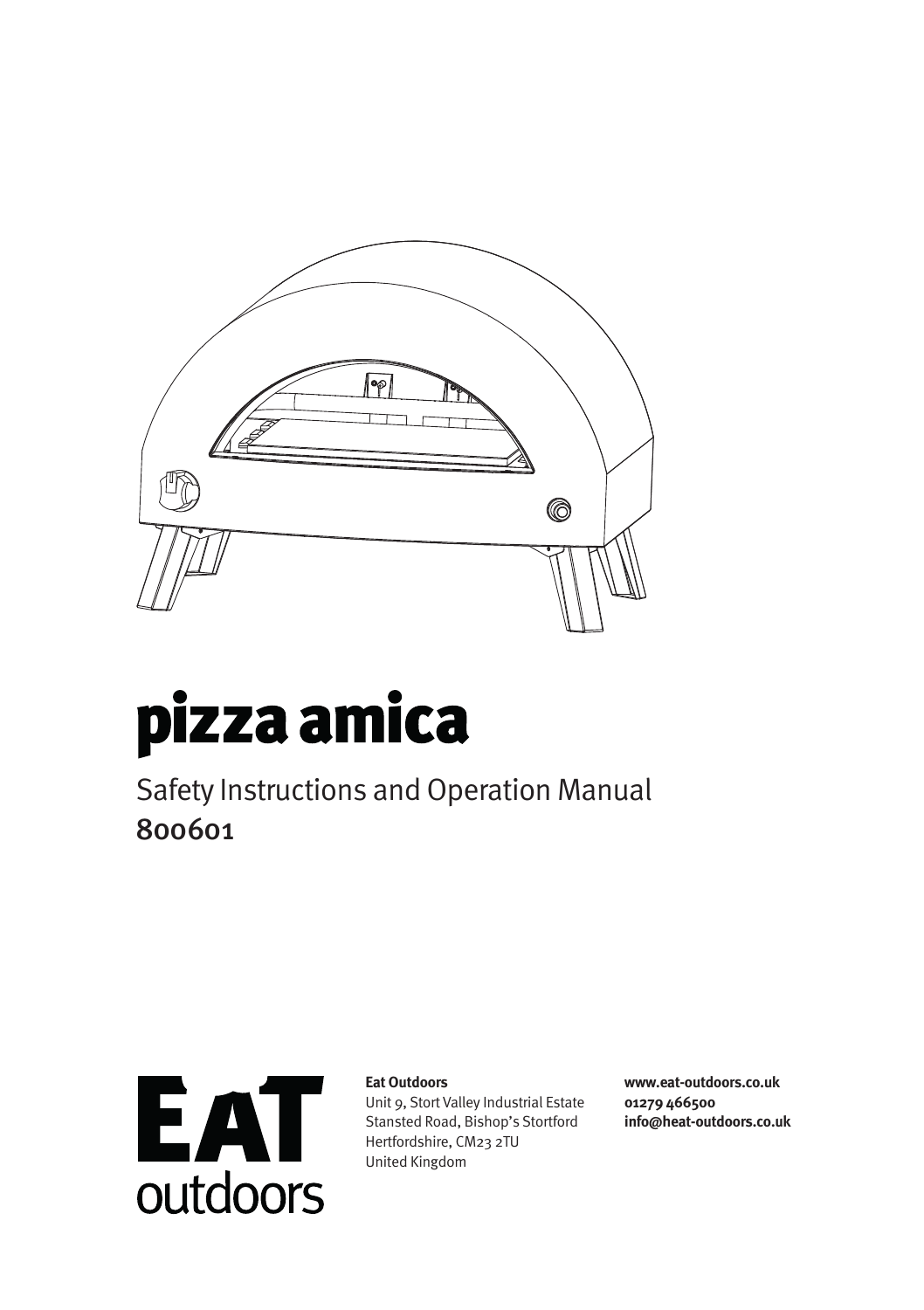# **Contents**

| Gas Cylinder Safety Information 10                                              |
|---------------------------------------------------------------------------------|
|                                                                                 |
| Cleaning & Maintenance 13                                                       |
| Storage $\ldots \ldots \ldots \ldots \ldots \ldots \ldots \ldots \ldots \ldots$ |
|                                                                                 |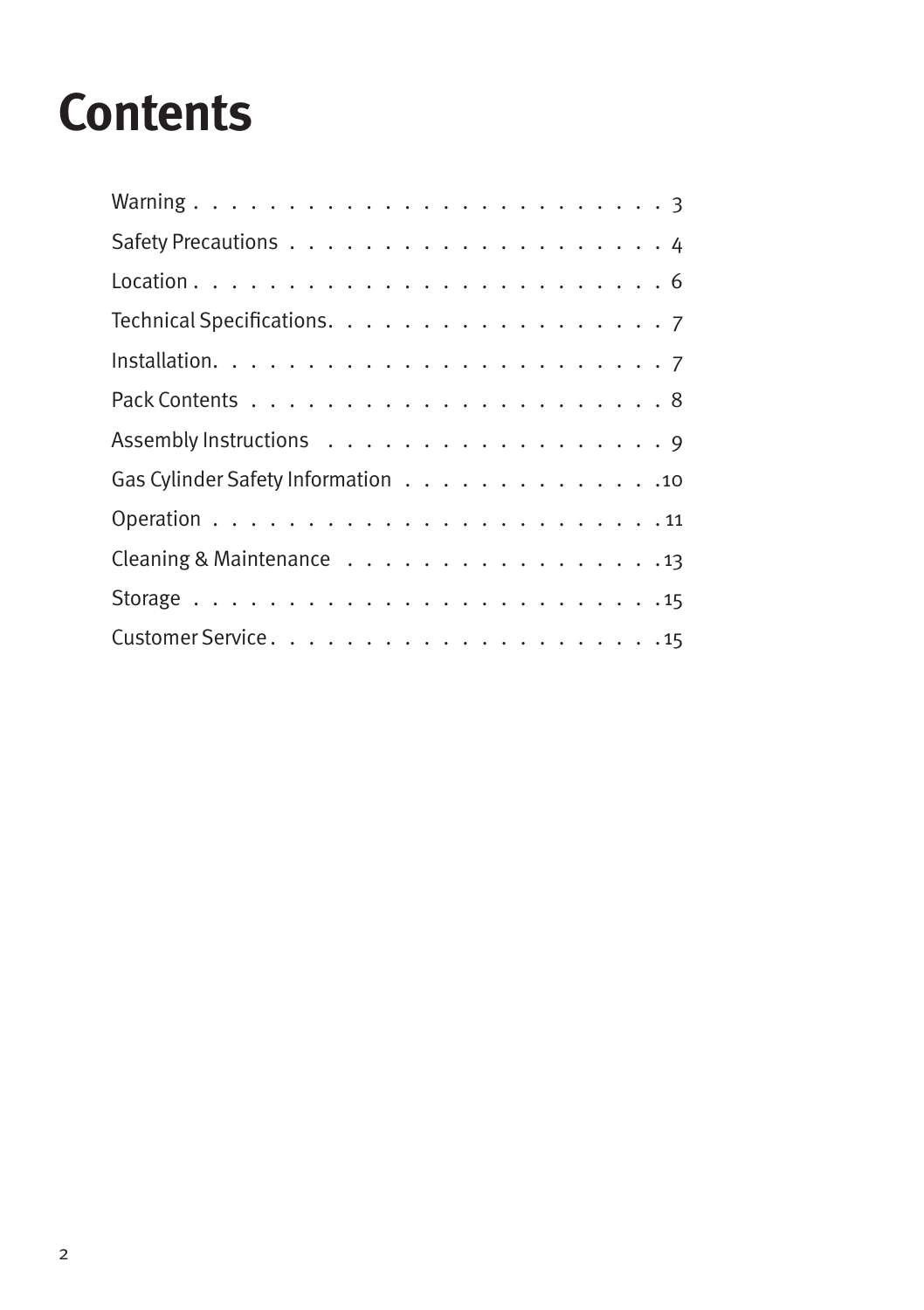# Warning

Please carefully read all instructions provided before using this appliance. This appliance must be installed in accordance with the instructions and local regulations. The use of this appliance in enclosed areas can be dangerous and is prohibited.

Perform the 'leak test' after each change of the gas cylinder.

#### **Never check for leaks with a naked flame**

- Do not store other flammable vapours or liquids near this appliance.
- Use outdoors only.
- Improper installation, adjustment, alteration, service or maintenance can cause property damage, injury or death.
- WARNING! This oven will become very hot, do not move the appliance during use.
- WARNING! Accessible parts may be very hot. Keep away from young children.
- Never leave the oven unnattended while lit.
- Only use the oven on a level surface.
- Turn off the gas supply at the gas cylinder after use.
- Do not modify the appliance.
- Any modification of the appliance may be dangerous and will void the warranty.
- Do not replace the grill with an extra hot plate. The warranty will be voided and it is in violation of the gas approval. The grill provides ventilation needed for the oven to operate safely. It is not designed to be a solid hotplate device.
- Ensure all packaging and transit protection materials are removed prior to using the appliance.
- It is recommended that protective gloves should be worn when handling particularly hot equipment.

### **If you smell gas, follow the steps below:**

- 1. Extinguish all naked flames; do not operate any electrical appliances
- 2. Close the valve of the regulator to stop gas running to the unit and turn the oven to the OFF position (full disk  $= \bullet$ )
- 3. Ensure the regulator is fixed to the bottle correctly.
- 4. Check the hose from the gas bottle to the unit has no splits this can be done with soapy water to identify splits in the hose.
- 5. Perform a leak test.
- 6. If odour persist contact Heat Outdoors or a gas supplier.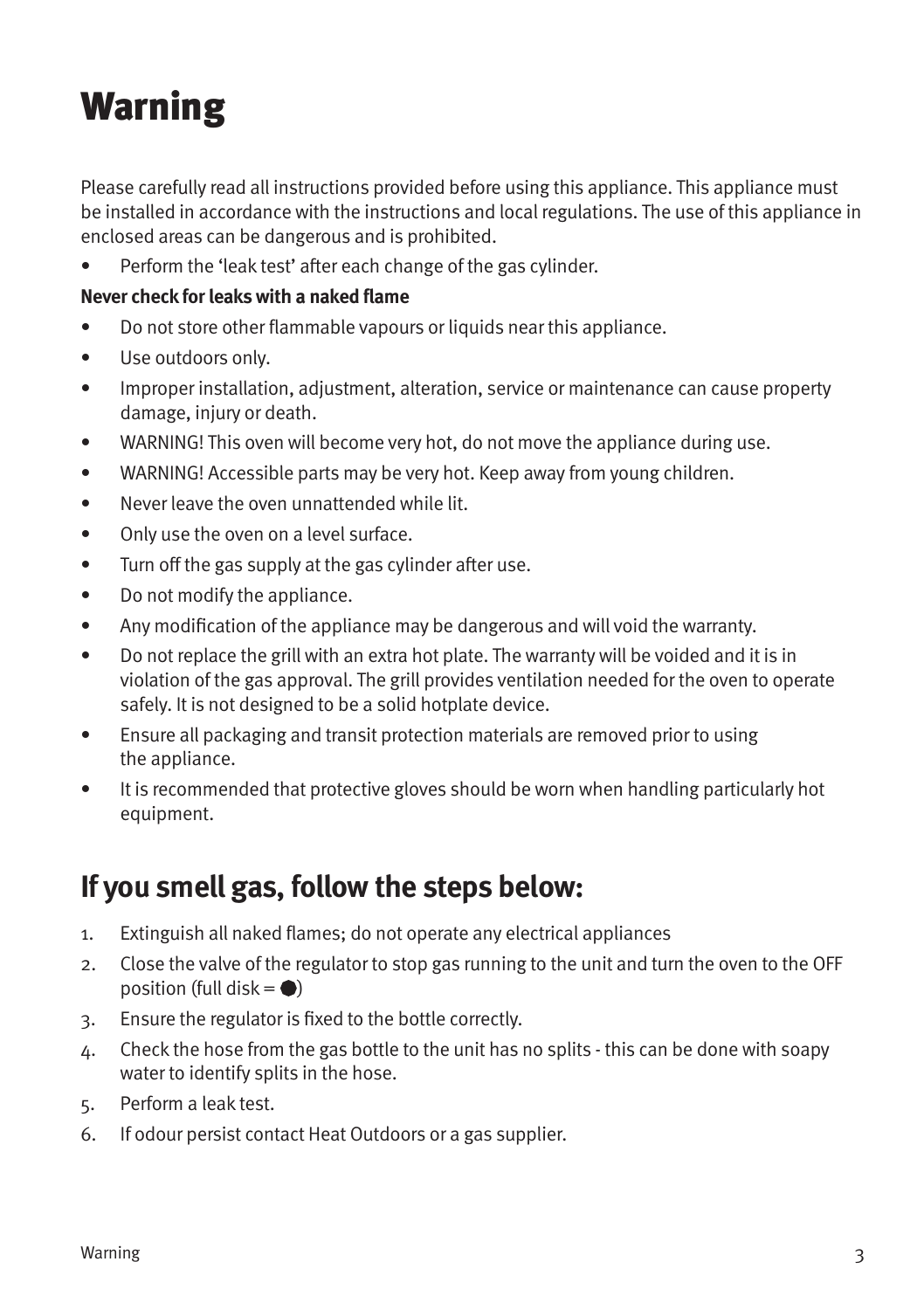### **For your safety:**

- 1. Do not store or use gasoline or other flammable vapours or liquids in the vacinity of this or any other appliance.
- 2. A gas cylinder not connected for use should not be stored in the vicinity of this or any other appliance.

### Leakage Test

Gas connections on the appliance are leak tested prior to shipment. Possible mishandling of the appliance during shipment can damage the integrity of some parts.

Do **NOT** use a naked flame to test for leaks.

A complete gas leakage test must be performed again at the installation site. Please follow the procedure below for leakage test.

- 1. It is advised to make a soap / liquid detergent and water solution to identify any holes/splits or loose fittings in the tube.
- 2. Make sure the control tap is in the **OFF** position on the control panel.
- 3. Apply the solution to the hose using a brush or rag.
- 4. Turn **ON** the gas supply and check for bubbles from the hose. If the air bubbles appear this indicates a leak in the hose.
- 5. If a leak is present, turn **OFF** the gas supply immediately, tighten or replace any leaking fitting carefully, turn gas again and recheck.

# Safety Precautions

- Performance and safety service of this appliance should be performed annually by a qualified gas engineer.
- Do not use the heater in a combustable atmosphere.
- Do not store or use petrol or other flammable liquids in the oven unit.
- Before using the unit check the whole gas system ie. hoses for splits, twists which may cause gas to leak or prevent flow.
- The recommended frequency of checking the tubing or the flexible hose is at least once per month and each time the cylinder is changed. If it shows signs of cracking, splitting or other deterioration it should be changed for new hose of the same length and of the equivalent quality.
- Disconnect gas cylinder before moving the oven.
- Do not attempt to modify any parts of the appliance.
- The appliance is not recommended to be used in basements, below ground level or in areas with limited / no ventilation.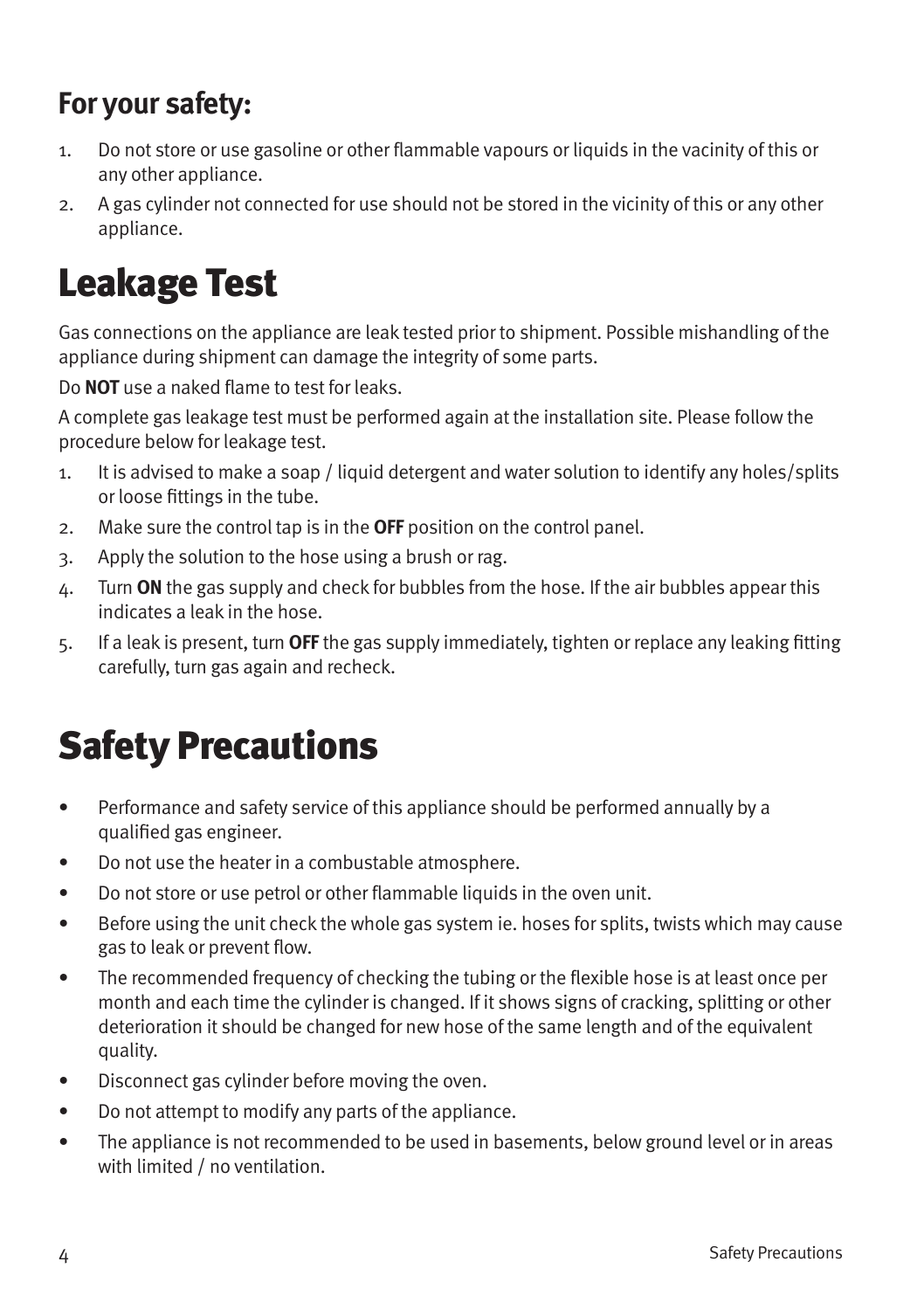- Ensure the appliance is placed on a solid and level surface.
- It is recommended that you change the regulator annually to avoid blockages.
- Do not clean the appliance with cleaners that are combustible or corrosive.
- Never leave the burners on high for more than 10 minutes unless actually cooking. If the burner makes a hissing sound when lit, it may be burning inside. Turn the burner off, allow it to cool before attempting to use.
- Do not allow build up of unburned gas.
- Remove sticker from hood before use.
- The gas cylinder valve should be turned off when the appliance is not in use.
- Avoid using the appliance when it is raining to prevent water ingress.
- Keep children and vulnerable people away from the appliance when in use.
- Check the appliance immediately if any of the following exists:
	- There is a smell of gas.
	- The performance of the appliance seems to be reduced.
	- The burner makes popping or hissing noise during use (a slight popping noise is normal when the flame is extinguished after use).
- Do not obstruct the ventilation holes of the cylinder housing.
- Only use the gas specified 13kg-15kg Propane patio gas.
- In adverse weather conditions it is advised the oven is stored undercover or inside where possible.
- The gas cylinder should be turned off when the oven is not in use.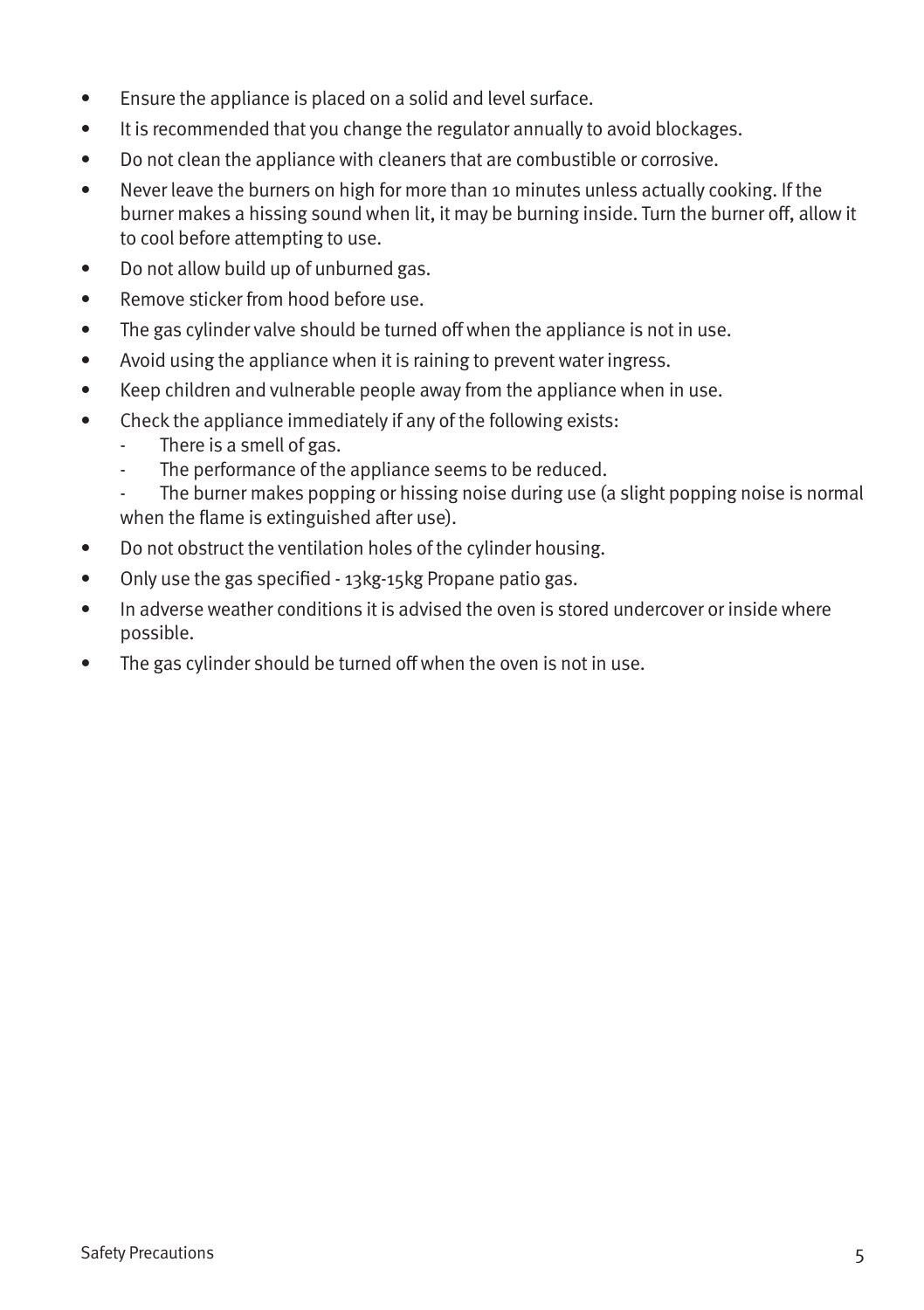# **Location**

#### **The appliance is for outdoor use only.**

Do not use the appliance indoors or in an enclosed area. Always ensure that adequate air ventilation is provided.

- Do not use the appliance in a basement or below ground level.
- This appliance should only be used in an above ground open-air situation with natural ventilation, where gas leakage or combustible materials are dispersed.
- This appliance should not be located under overhead combustible construction and proper clearances must be maintained at all times from combustible construction and/or materials, with **MINIMUM** clearances as follows:
	- From sides 450mm
	- From back 450mm
	- From above 1000mm

#### **This appliance should only be used in an outdoor area and should not be used in a building, garage or any other enclosed area.**

#### **Always place the gas cylinder beside the oven when not in use. There may be room for a gas bottle underneath the burners - this is only to be used when the oven is cold!**

Any enclosure in which the appliance is used must comply with one of the following:

- An enclosure with walls on all sides, but at least one permanent opening at ground level and no overhead cover.
- Within a partial enclosure that includes an overhead cover and no more than two walls.
- Within a partial enclosure that includes an overhead cover and more than two walls, the following shall apply:
	- I. at least 25% of the total wall area is completely open; and
	- II. at least 30% of the remaining wall area is open and unrestricted.

In the case of balconies, at least 20% of the total area of the side, back and front wall areas shall be and remain open and restricted.

#### **NOTE**

Fires resulting from ignition of grease will void the warranty. Ensure that the gas cylinder is suitable for the product.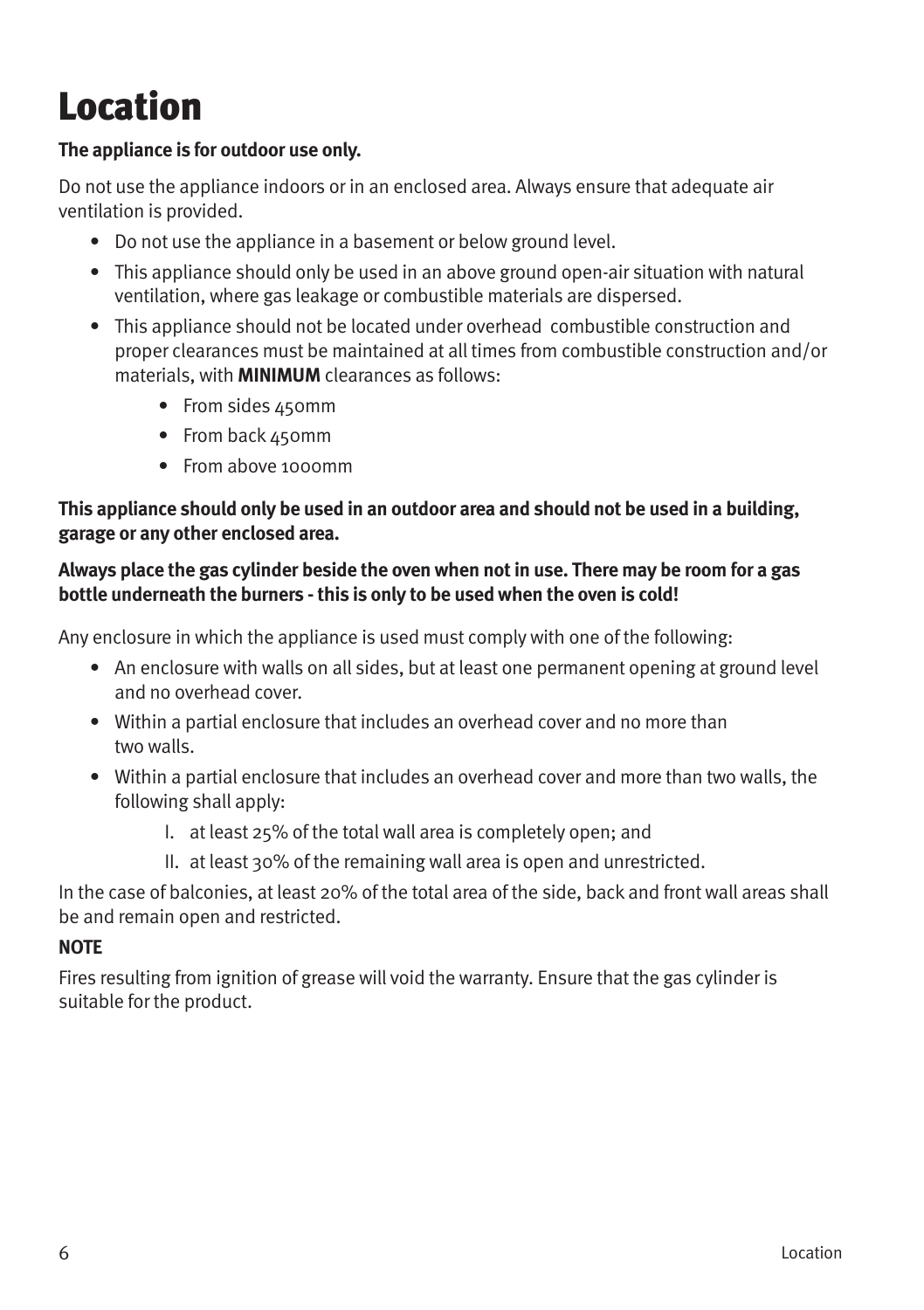# Technical Specifications

#### **USE ONLY THE HOSE AND REGULATOR PROVIDED**

If a replacement is necessary, please contact Eat Outdoors to arrange a replacement. The use of unauthorized parts can create unsafe conditions.

Close the valve of the gas cylinder or the regulator after use.

The use of this appliance in enclosed areas can be dangerous and is PROHIBITED.

The appliance must use an EN16129 approved has regulator and EN16436-1 approved has hose with a lenfth of at least 1 mter. The maximum length of the hose must not exceed 1.5m. You will need to purchase them from your local gas supplier if not supplied.

| Amica Pizza Oven                                                    |                                  |                  |                   | CE 2531-21        |  |
|---------------------------------------------------------------------|----------------------------------|------------------|-------------------|-------------------|--|
| Appliance Code                                                      | 800601                           |                  |                   |                   |  |
| <b>Total Heat Input</b>                                             | $4.3$ kW x 1 = $4.3$ kW (313q/h) |                  |                   |                   |  |
| <b>Gas Category</b>                                                 | "3B/P(30)                        | $3+(28-30/37)$   | B/ P(37)          | B/P(50)           |  |
| Types of gas and                                                    | G30, G31 or their                | G30 at 28-30mbar | G30, G31 or their | G30, G31 or their |  |
| gas pressure                                                        | mixtures at 28-30                | G31 at 37mbar    | mixtures at 37    | mixtures at 50    |  |
|                                                                     |                                  |                  | mbar              | mbar              |  |
| Injector size:                                                      | $1.05$ mm                        | $1.05$ mm        | $0.98$ mm         | $0.91$ mm         |  |
| PIN Code                                                            | 2531DM-006                       |                  |                   |                   |  |
| USE OUTDOORS ONLY. USE IN WELL VENTILATED AREAS                     |                                  |                  |                   |                   |  |
| WARNING: ACCESSIBLE PARTS MAY BE VERY HOT. KEEP YOUNG CHILDREN AWAY |                                  |                  |                   |                   |  |
| READ THE INSTRUCTIONS BEFORE USING THE APPLIANCE                    |                                  |                  |                   |                   |  |

**ATTENTION:** This appliance is fitted with a flexible gas rubber pipe and clamps that must be used; never use a different kind of either and always use according to the national regulations in force of the country of destination. These components should be periodically replaced, according to the date reported on the body of each of them, or according to the national regulations in force of the country of destination. An LPG cylinder is not included should be acquired according to LPG compartment shape and cylinder support.

# Installation

Important safety requirements: **THIS APPLIANCE IS FOR OUTDOOR USE ONLY**

- **1. DO NOT** operate this appliance before reading the instruction booklet.
- **2. DO NOT** place articles on or against this appliance.
- **3. DO NOT** use or store flammable materials near this appliance.
- **4. DO NOT** operate this appliance indoors.
- **5. DO NOT** enclose this appliance
- 6. Installation and repair should be done by a qualified service person. The appliance must be inspected before use and at least annually serviced by a qualified gas engineer. More frequent cleaning may be required.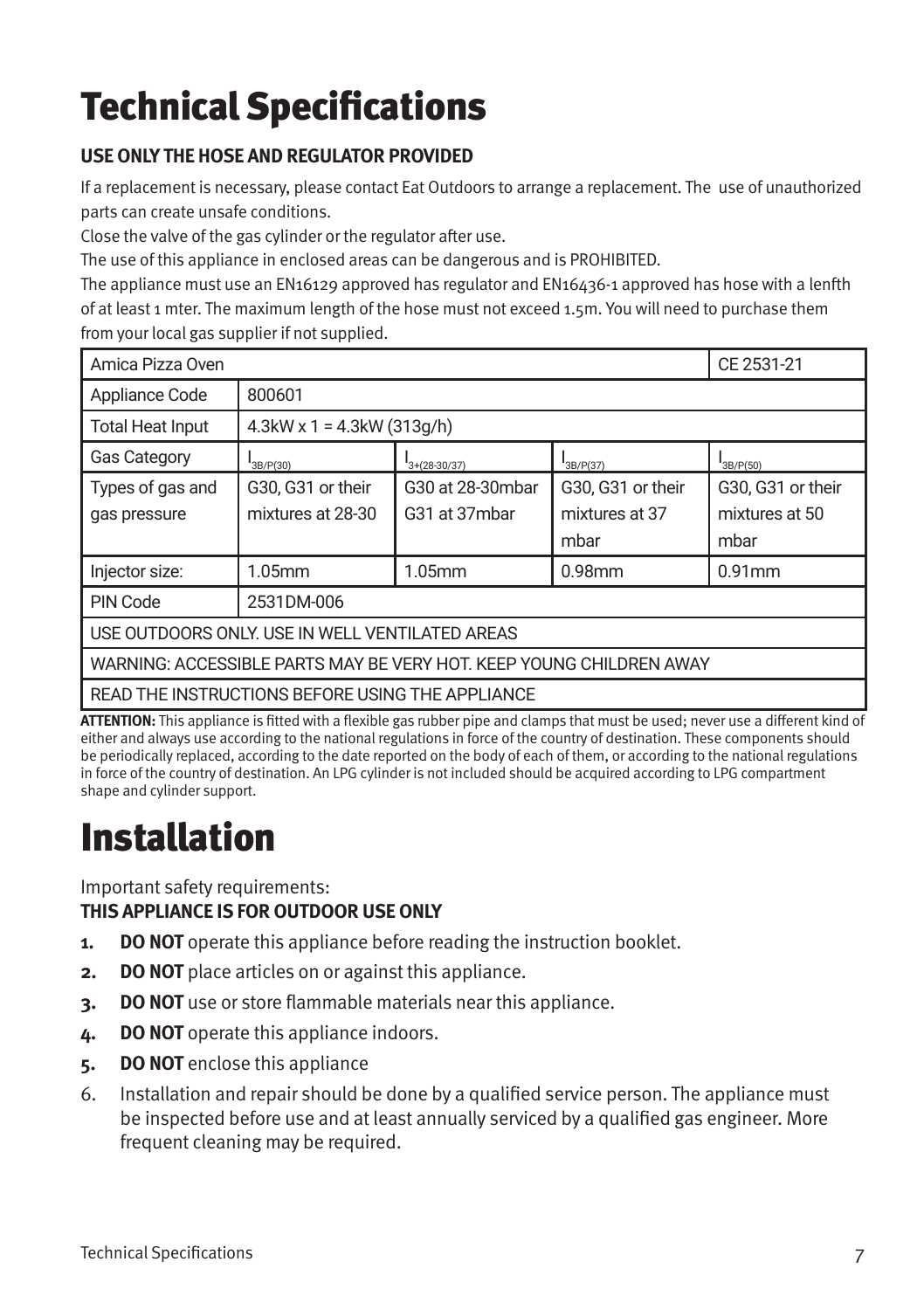### Pack Contents



**M4 Bolt** x 10

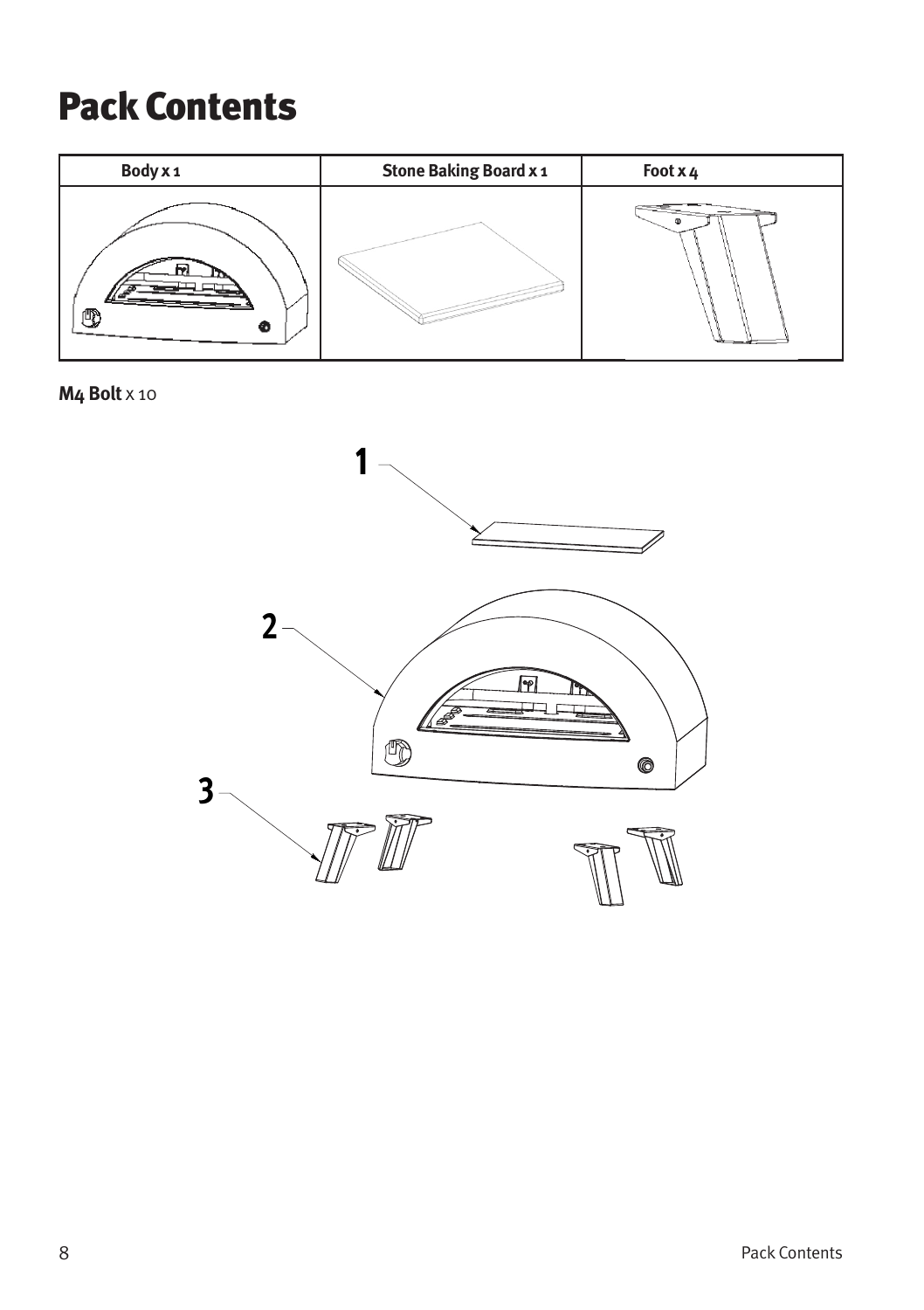# Assembly Instructions

This gas oven must be installed on a flat, stable surface away from combustable materials.

#### **Assembly tips:**

- Remove all contents from packaging and make sure all the parts are present before attempting to assemble.
- Tighten all bolt connections by hand first.
- When the oven is fully assembled, retighten the screws, buts and bolts by using a wrench and screw driver.

#### **Tools Required:**

- Phillips screwdriver
- Pliers or adjustable spanner

### **Step 1**

**Step 2**

**1.** Assemble the feet (part 3) onto the body as 3 shown. Use the bolts A to tighten it.





**2.** Place the stone baking board (part 2) over the burners as shown.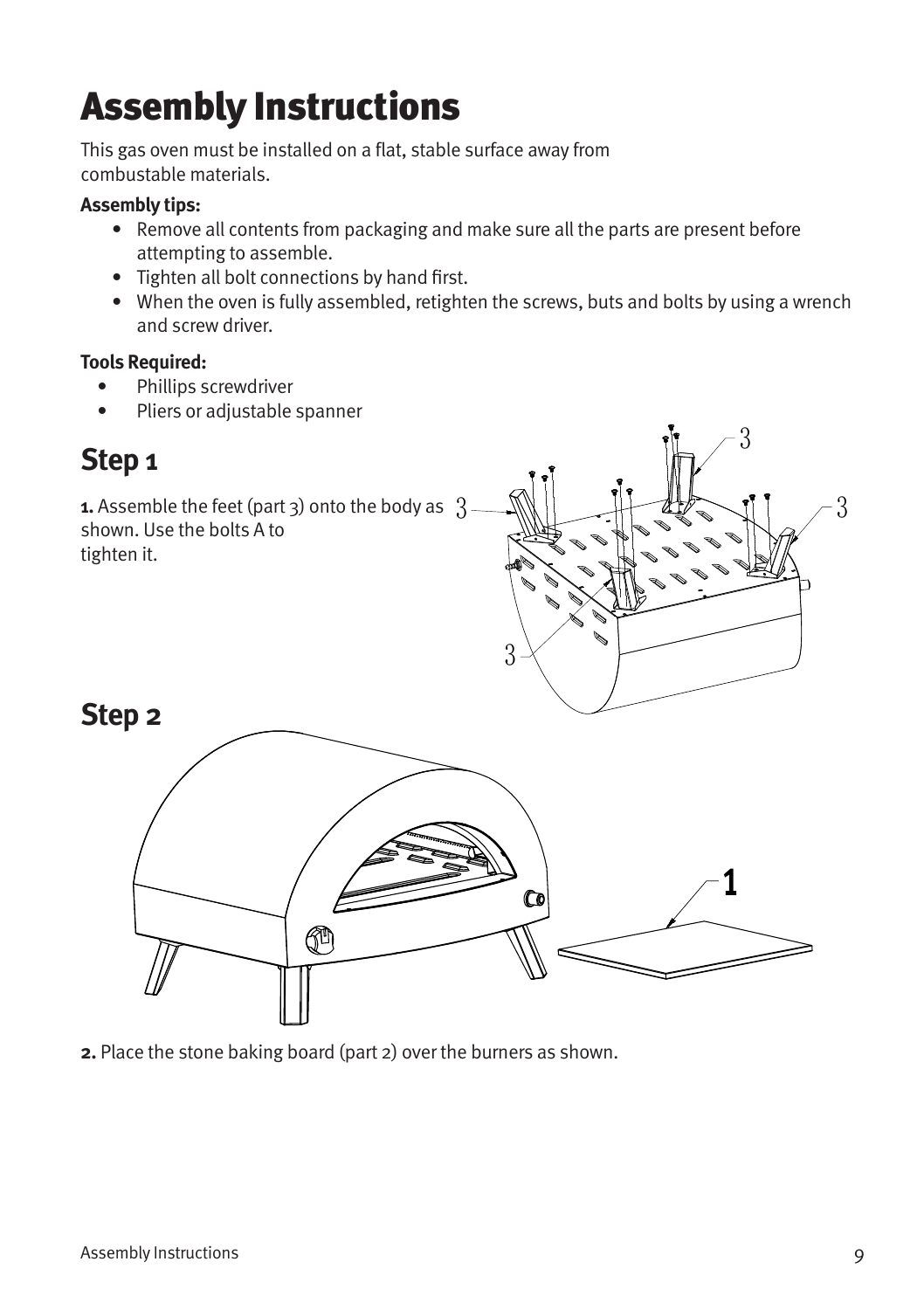# Gas Cylinder Safety Information

#### **Gas type**

Note the labeling of appropriate gases listed on your oven and ascertain that the gas you have is suitable for your oven. Be aware that several different valves for gas cylinders exist, and that the regulator must connect appropriately to your gas cylinder.

The appliance can be used with any gas cylinder of weights between  $4.5 - 15$  Kg butane and 3.9 - 13 Kg propane. The gas cylinder should not be dropped or handled roughly!

#### **Gas Connection**

- Never try forcing the gas cylinder valve to fit the gas regulator.
- Never make adjustments to low-pressure regulator and hose coupling.
- The gas hose must be inspected for signs of damage/leakage prior to being used. If any of these parts are being replaced, use only parts specified by the manufacturer.
- The regulator and gas hose should be secured by using hose clamps, which are tightened with the use of a screw driver.
- Do not secure any attachments with tape, or similar materials not meant for gas applications.
- When the gas cylinder is not in use, it must be turned off and disconnecting the regulator is advisable.

#### **Hose and regulator replacement**

In the case of a problem arising with the hose and regulator please contact your oven supplier for a list of approved replacement parts. The hose and regulator assembly parts must comply to CE gas standards.

#### **Gas cylinder storage**

Gas cylinder not in use are to be stored outdoors in a well ventilated place, out of reach from children. Make sure that the gas cylinder is placed in an upright position and on an evenly surfaced ground. Additional gas cylinder are not to be stored underneath or in proximity to the oven.

### **Safety when leakage of gas is suspected**

- Turn off the oven's gas supply and disconnect the regulator from the gas cylinder.
- Wipe out any open flames and remove possible ignition sources. If the smell of gas is sustained, please contact your gas supplier or the fire department immediately.
- If the gas cylinder appears to be the source of smell/leakage, place this outdoor with good ventilation and away from possible ignition sources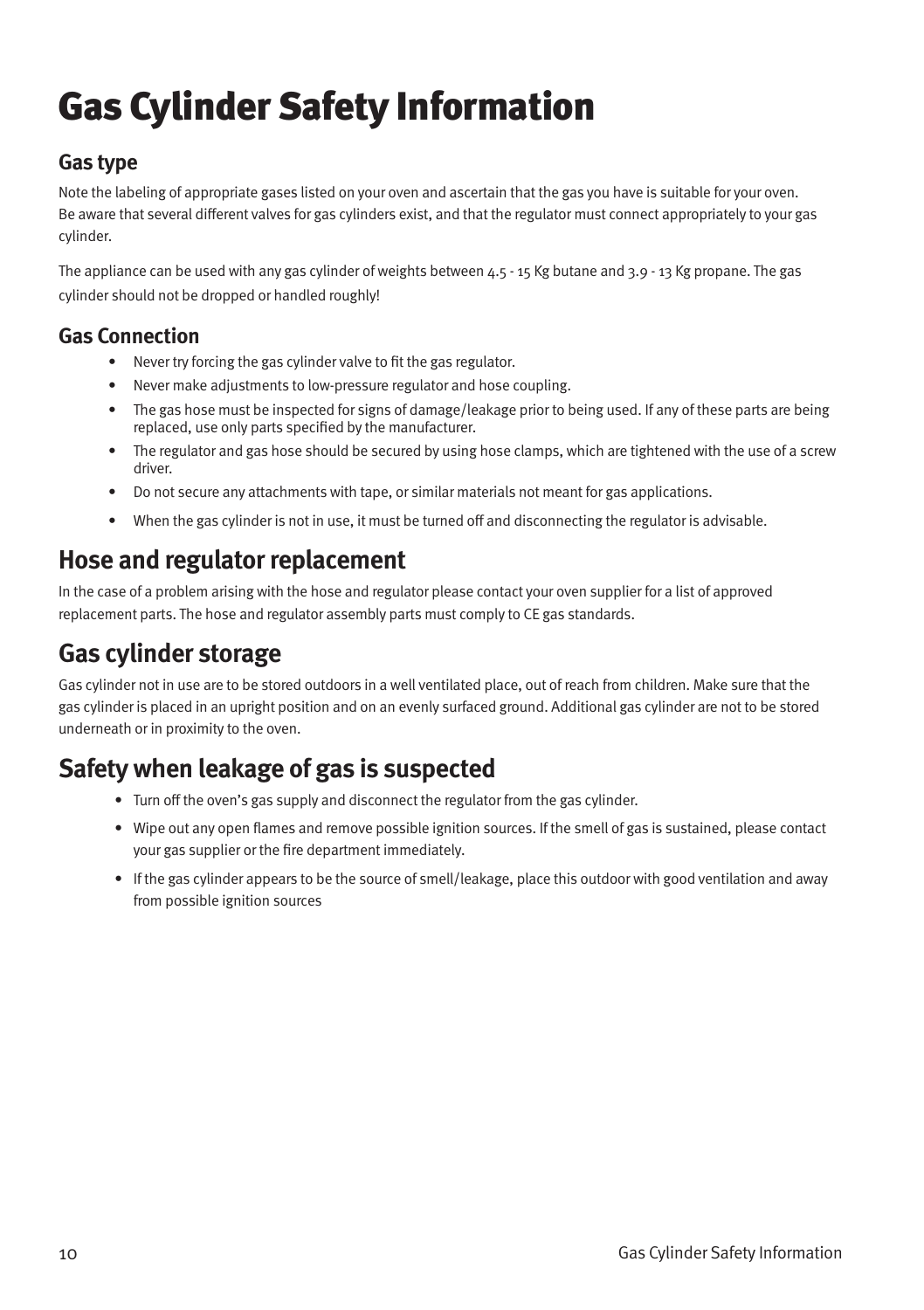# Operation

### **Lighting procedure**

- Lighting the oven is easy, but must be done with due care.
- Make sure the gas is turned **ON** at the cylinder, or that gas is available to the oven.
- Make sure the gas cylinder is filled.
- Check that end of each burner tube is properly located over each valve orifice.
- Make sure all gas connections are securely tightened.

### **Flame thrower ignition**

This oven is equipped with automatic ignition, as indicated on the front fascia of the oven frame. It works by throwing a flame to the side of the burner to light. Push the knob in and turn anti-clockwise to the **HIGH** position. You should hear and feel a click from the knob. Hold the knob in until the burner ignites. If the burner does not light on the first attempt, return the knob to the **OFF** position and try a couple more times. If the burner still does not light, wait a few minutes to allow the gas to disperse before trying again.

### **Manual Ignition**

- 1. Place a lit match or gas lighter (not provided) to the outlet.
- 2. Keep your hand below the bottom of the burner while doing this.
- 3. Turn the burner **ON**.
- 4. You should see the burner alight.
- 5. Repeat to light the other burners.

### **Turning OFF the oven**

When finished cooking, leave the burners at the **HIGH** position up to 5 minutes so that any remaining grease from the food will be removed.

When turning **OFF** the oven, close the supply from the gas cylinder first; this will allow the gas remaining in the hose to evaporate. This will only require a few seconds. The burners can then be switched **OFF**.

### **Controlling the flames**

Burner **OFF**

The knobs have three basic positions. You can achieve any flame height between low and high by rotating the knob between these positions.



'Blowback' is a situation where the flame burns inside the burner, towards the front, recognised by a sharp roaring sound coming from the burner. It is not dangerous unless allowed to persist .If this occurs, simply turn the burner **OFF**, wait a few seconds, and then relight.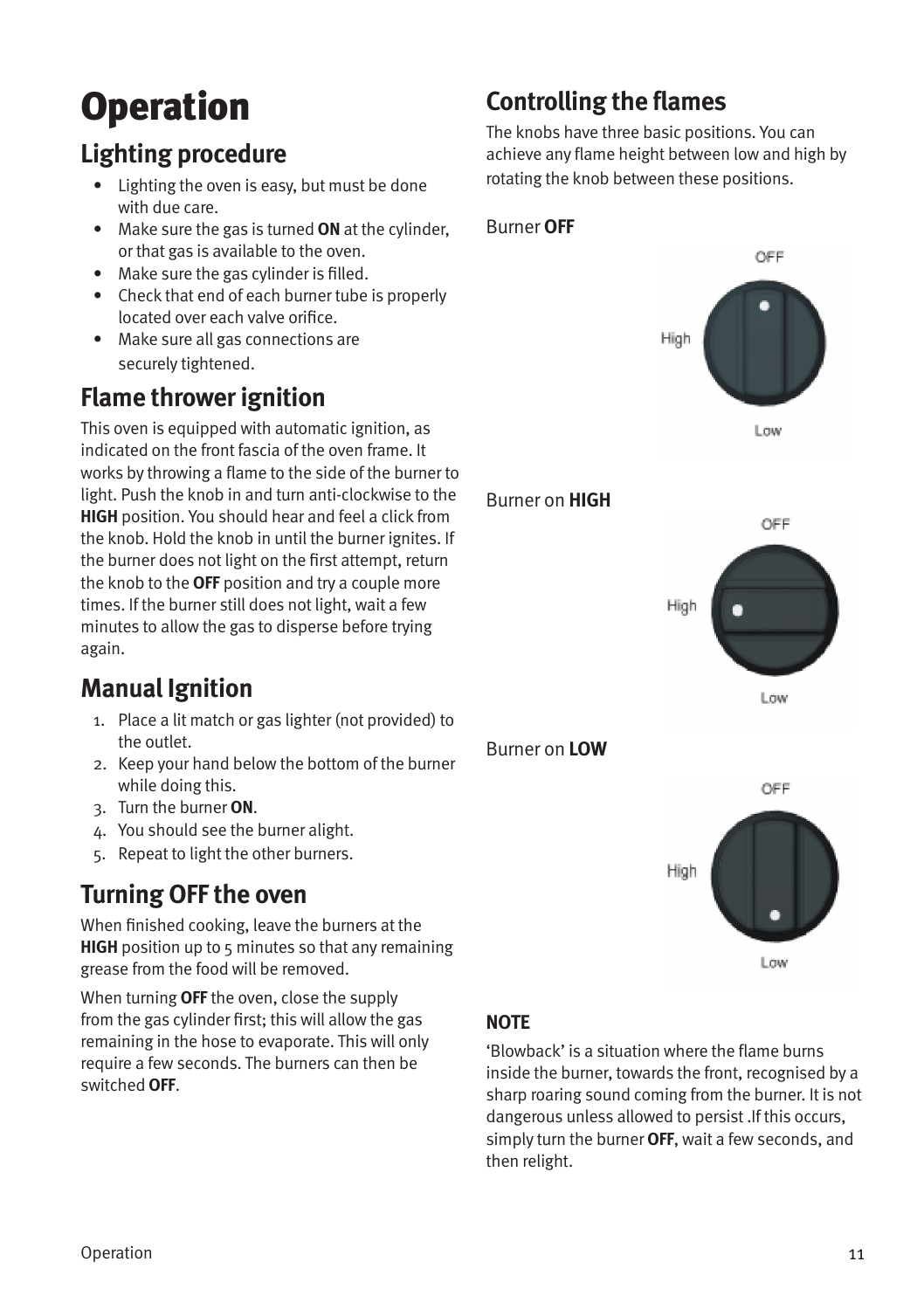### **First time use - curing the plate**

During manufacturing, the cooking surface is coated with a non-toxic paint. This paint will come off completely over time. Its purpose is purely to help protect your oven during transport and storage.

Coat the cooking surface with canola oil or cooking oil. Light the oven. Leave the oven with all burners on low for about 30 minutes. Paint may come off at this time. After cleaning, the cooking surface is now cured and ready for use. This process only needs to be done the first time you use the oven.

### **Preparing the cooking surface**

It is recommended to coat the cooking surface with cooking oil before lighting as this will help keep the food from sticking to the cooking surface. Turn on the burners and leave them burning at a low temperature ("LOW") to preheat the cooking surface.

#### **While cooking**

Flames caused by fat dripping from the food could damage the food, causing the food to burn easily. Remove excess fat from the meat if this becomes a problem. Removing the meat from the flames is also advisable. Always monitor your cooking and avoid leaving the oven unattended while cooking.

### **After cooking**

To turn the oven off, it is best to turn off the cylinder first, and allow all the gas remaining in the hose to burn off, this will only take a couple of seconds. Then turn off all burners.

#### **IMPORTANT INFORMATION**

- This product is for outdoor use only.
- Do **NOT** use indoors.
- Do **NOT** use below ground level.
- Do **NOT** store gas cylinders below ground level.
- Gas is heavier than air so if a leak occurs the gas will collect ata low level and could ignite in the presence of a flame or spark.
- Do not store or use gas cylinders on their side as this could allow liquid gas into the supply pipes with serious consequences.
- Leak test your appliance before each use. Leak test the hose connections each time you reconnect the gas cylinder.
- Always turn off the gas at the cylinder when not in use.
- Open the door of the frame to inspect the hose before each use. If there is evidence of excessive abrasion or wear, or the hose is cut it must be replaced prior to the appliance being put into operation.
- Only use hose supplied from the manufacturer.

**You must have the correct gas cylinder, regulator and hose for appliance to operate safely and efficiently. Use of anincorrect gas cylinder, regulator or hose is dangerous and will void the warranty on this product.**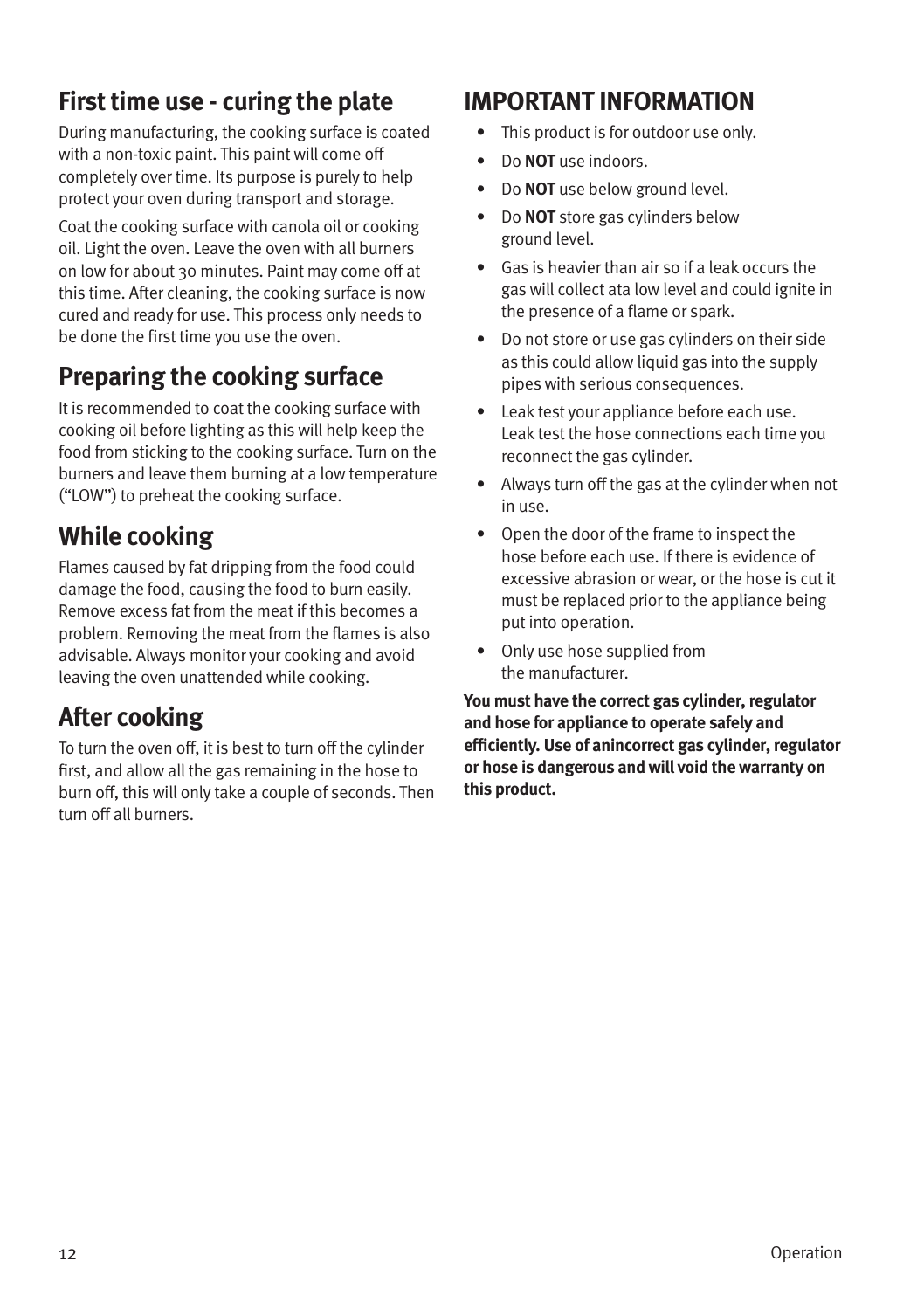# Cleaning & maintenance

Burning at maximum heat for approximately 5-10 minutes is recommended after each use to clean the cooking surface. Remnants of food and grease can then removed using a brush You should use an oven mitt to avoid burning yourself. Then recoat the plate with cooking oil for continued protection.

#### **NOTE**

The cooking surface should be coated with cooking oil if the oven is not to be used for a longer period of time. Failure to do this will result in a layer of rust on the surface.

#### **Caring for the oven**

Your oven should be kept clean to prevent deterioration and it will look better and last longer if you keep the oven clean.

The oven should be regularly cleaned and be protected by a fitted cover when not in use. Clean the oven thoroughly on a regular basis, and cover it with a thin layer of neutral oil (acid free oil).

Grease can build up on the frame itself. Most of it can be cleaned off with hot water. Use a non-caustic cleanser for morestubborn stains.

Movable parts such as the hinges, wheel nuts and doors should be sprayed with a lubricant.

#### **Reminder**

Always ensure that the appliance has cooled down before cleaning. Hot surfaces may cause serious burns or injuries. If appliance is still hot, use oven mitts to protect your hands.

#### **Oven Maintenance**

Apart from cleaning, your BB Qis a fairly low maintenance appliance. Below are a couple of things worth looking at though.Remember to turn off and disconnect the gas before any maintenance is carried out.

- If your oven uses a flexible hose to connect to the gas, check the rubber O-ring on the regulator end of the hose assembly at least once a year. If it appears worn or cracked, have it replaced. the flexible hose is 800mm in length.
- We recommend having your oven checked by an authorized service agent every 5 years. This is to ensure there are no leaks and that all components are still functioning correctly.
- If you use a portable gas cylinder, you will need to have the cylinder serviced or replaced every ten years. The date of the last service should be stamped on the neck of the bottle.
- Keep the outdoor oven area clear and free from combustible materials, gasoline, and other flammable vapours or liquids.
- Make sure there is no obstruction surrounding the oven, which may block the flow of combustion and ventilation air.
- To maintain the surface of your hotplate, it is recommended to keep the hotplate plate oiled at all times and covered when not in use. A oven cover is also recommended to protect your oven from all weather conditions.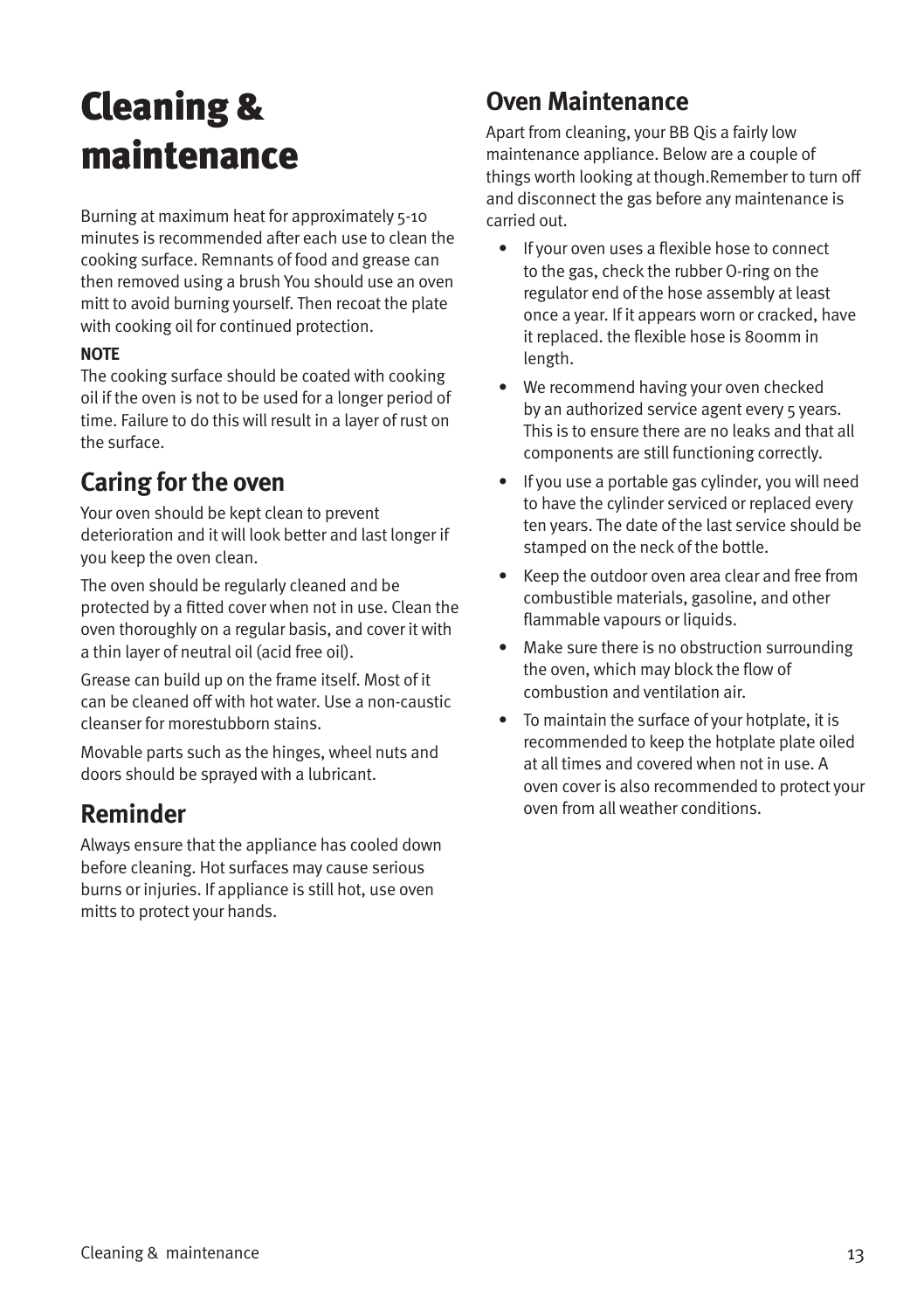#### **Burner Maintenance**

You sh ould check the burners periodically for any sort of blockage. To do this, remove and inspect them. If any of theholes are clogged, gently tap the burner onto a hard surface to remove residue. Use a wire brush to unclog the holes. Oncethis is done, lightly coat the burners with oil to help protect them from rust.

To reduce the chance of " FLASH-BACK', the procedure below should be followed at least once a month in late summer or early fall when spiders are most active or when your oven has not been used for a period of time

- 1. Turn all burner valves to the full **OFF** position.
- 2. Turn the gas cylinder valve (clockwise) to the full **OFF** position.
- 3. Detach the regulator assembly from the gas cylinder.
- 4. Remove all burners from the bottom of the oven. Use a screwdriver or needle nose pliers.
- 5. Carefully lift each burner up and away from the gas valve orifice.
- 6. Refer to figure below and perform one of these three cleaning methods.

Bend a stiff wire, (a lightweight coat hanger works well) into a small hook as shown below. Run the hook through the burner tube and inside the burner several times to remove any debris.

Use a bottle brush with a flexible handle. Run the brush through the burner tube and inside the burner several times, removing any debris.

Use an air hose to force air through each burner tube. The forced air should pass debris or obstructions through the burner and out the ports.

- 1. Regardless of which burner cleaning procedure you use, we recommend you also complete the following steps to help prolong burner life.
- 2. Use a wire brush to clean the entire outer surface of each burner until free of food residue or dirt
- 3. Clean clogged ports with wire, such as an open paper clip.

Inspect each burner after installation, check to ensure that the gas valve orifices are correctly placed inside the end of the burner tubes. Also check the position of your spark electrode.

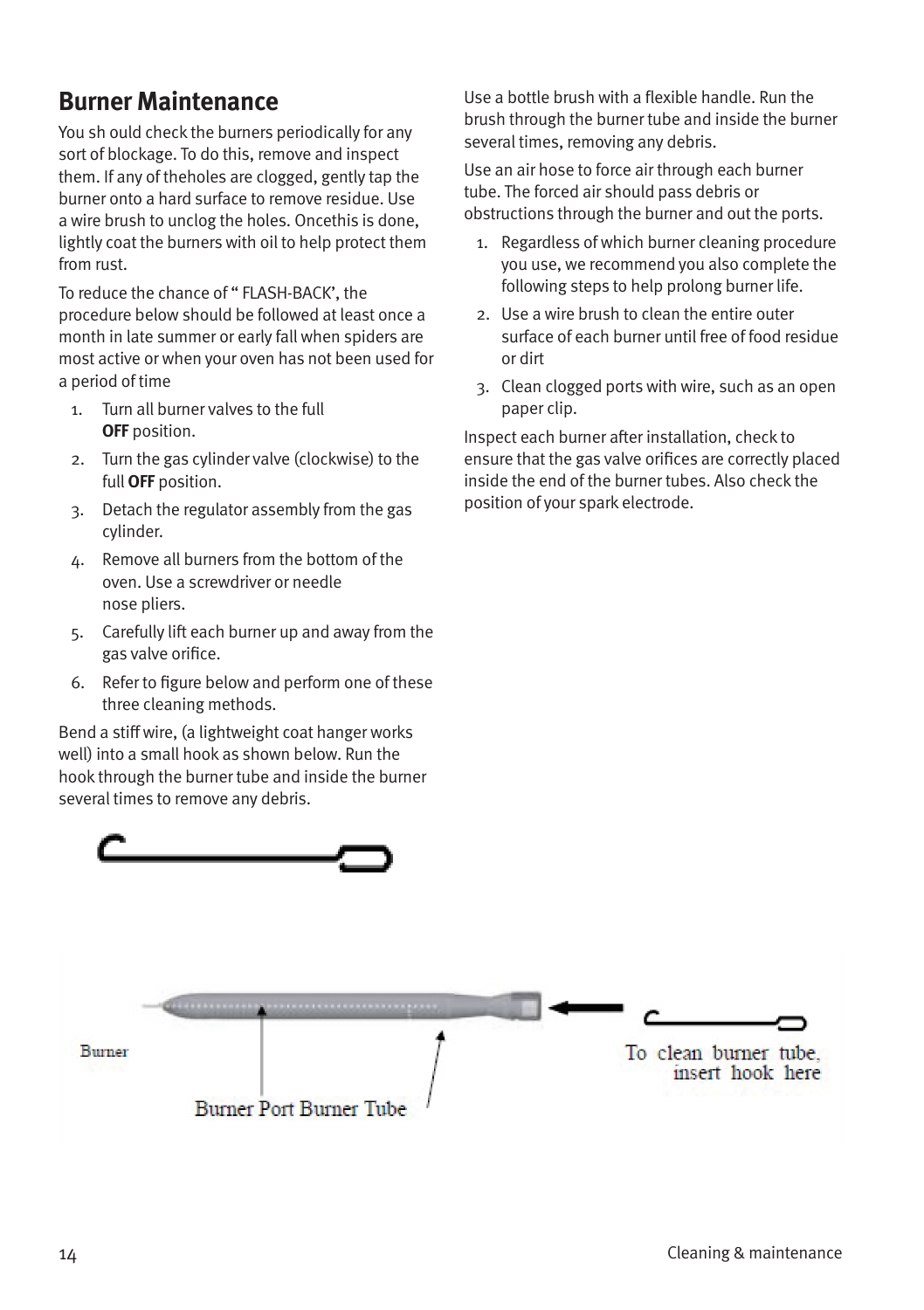# Storage

#### **Between uses:**

- Turn the control knob to "OFF" position.
- Turn LPG cylinder to "OFF" position.
- Store heater upright in an area sheltered away from weather conditions (such as rain, sleet, hail, snow).
- If desired, cover heater to protect exterior surfaces and to help prevent dust and debris collecting in air passages.

#### **During periods of extended inactivity or when transporting:**

- Turn the control knob to "OFF" position.
- Disconnect LPG Cylinder and move to a secure, well-ventilated location outdoors.
- DO NOT store in a location that will exceed 50 degrees C.
- Store heater upright in an area sheltered away from weather conditions (such as rain, sleet, hail, snow).
- If desired, cover heater to protect exterior surfaces and to help prevent dust and debris collecting in air passages.

# **Disposal**

In accordance with European Directive 2001/96/EG concerning used electrical and electronic appliances (waste electrical and electronic equipment – WEEE), please return any electrical equipment that you will no longer use to the collection points provided for their disposal.



This symbol indicates that the appliance cannot be treated as normal domestic trash, but must be handed to a collection point for recycling electric and electronic appliances.

Information concerning where the equipment can be disposed of can be obtained from your local authority.

### Customer Service

- Repairs must be carried out by authorized gas specialist, ensuring appliance safety.
- Please contact a qualified service agent or a suitably qualified gas engineer.
- Improper repairs could lead to danger to the user.

Warranty does not cover damage of failure which results from alteration, accident, misuse, abuse, neglect, commercial use or improper maintenance. In line with our policy of continuous product development we reserve the right to change the product and documentation specifications without notice.